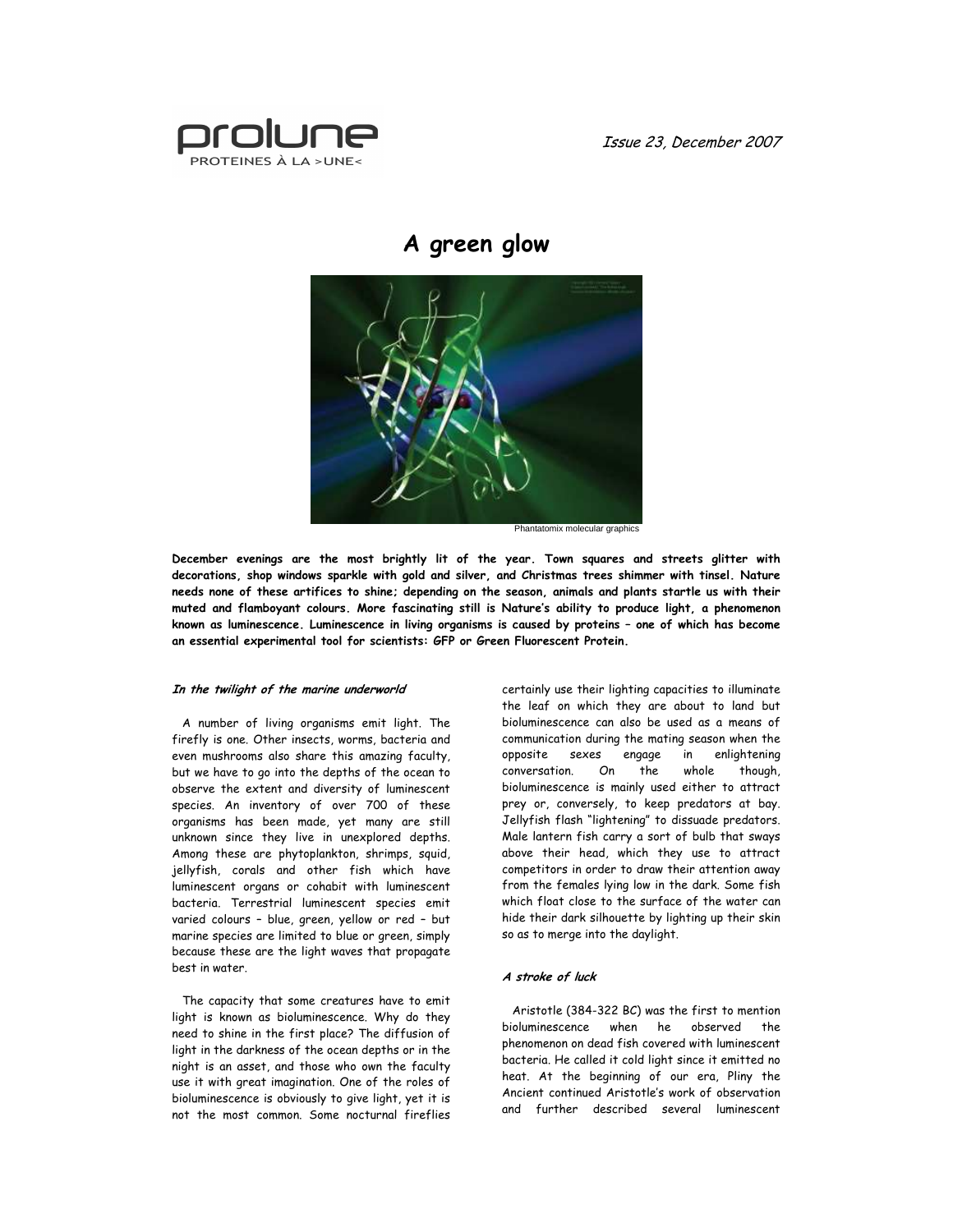organisms. It was only towards the end of the 17<sup>th</sup> century though – a thousand years later! – that some scientists tried to understand this phenomenon, and proof that oxygen is essential for the production of light was demonstrated only in the following century. Finally, in 1887, Raphael Dubois discovered that a chemical reaction is at the source of bioluminescence, i.e. the oxidation of a compound called luciferin by a catalyser called luciferase results in the emission of light.

The characterisation of both factors proved to be difficult until 1960 when there was a sudden leap forwards. A young Japanese researcher, Osamu Shimomura, undertook to identify the luciferin and luciferase in Aequorea victoria, a luminescent jellyfish found along the coast of the North-East Pacific (Fig.1). Approximately 5 to 10cm in diameter, it is also known by the name of "crystal jelly" because of its transparency. This small jellyfish emits green rays of light from the rim of its umbrella, probably following mechanical stimulation such as contact or movements of the water. All that can be seen of this jellyfish is a thin luminous circle, visible only by night… and with a little bit of luck!



Fig.1. Drawing of Aequorea Victoria. The GFP is at the circular base of the umbrella from where protrude the tentacles.

O.Shimomura extracted a protein from a jellyfish – which contained both luciferin and luciferase – and named it aequorin. To his astonishment, he found that the isolated aequorin emitted a blue light and not a green one. Why? Because the cellular extracts contained yet another protein that was responsible for the green glow, i.e. green fluorescent protein or GFP.

So there were two luminescent proteins: one blue, the other green. And yet Aequorea victoria only emits green light. O. Shimomura discovered the reason why only years later when he demonstrated that GFP's role is to absorb the blue light emitted by aequorin and then to change it into green light. What is the advantage? One explanation is that green wavelengths are a more powerful repellent for lurking predators.

# From an accordion to a barrel

At the time of its discovery, the mystery around GFP aroused little interest and it was forgotten until 1992 when its gene was deciphered. Its structure was then resolved in 1996 which brought to light the existence of a fascinating new shape: a barrel. How can a protein acquire such a structure?

All proteins are composed of a succession of amino acids – called a sequence – just as a necklace is composed of a string of pearls. This particular chain of amino acids folds over progressively until it gives the protein its specific shape. How?

First, a number of neighbouring amino acids in the sequence are attracted to one another and, like magnets, they get closer, ultimately establishing very loose contacts known as hydrogen links. Such local links between amino acids create two types of structures: the alpha helix and the beta sheet. In the alpha helix, the attraction sustained by the amino acids twists the protein chain into the shape of a spring. As for the beta sheet, several tiny parts of the sequence – called strands – gather side by side, the end result of which looks like an accordion. (Fig.2).

Both of these local structures then join up to give the protein its global shape in space, i.e. its three-dimensional structure.

In GFP's case, the barrel shape is formed by way of an eleven-stranded beta sheet. Like a piece of paper rolled into a tube, the GFP sheet curls onto itself into a near perfect barrel shape, which is closed at either extremity by amino-acid loops. (Fig.2).

### A fluorescent heart

Does the "barrel" structure play a role in GFP fluorescence? The answer is yes. The protein's compact form protects the alpha helix – which contains the light source – from chemical damage. The element responsible for the actual fluorescence is known as the chromophore which consists of a sequence of three amino acids: serine, tyrosine and glycine. To be functional, the chromophore must be subjected to a specific modification catalysed by GFP itself and with the sole aid of oxygen.

Once functional, the protein can diffuse light but it must first of all absorb some. This is the principle of fluorescence. Sunlight is composed of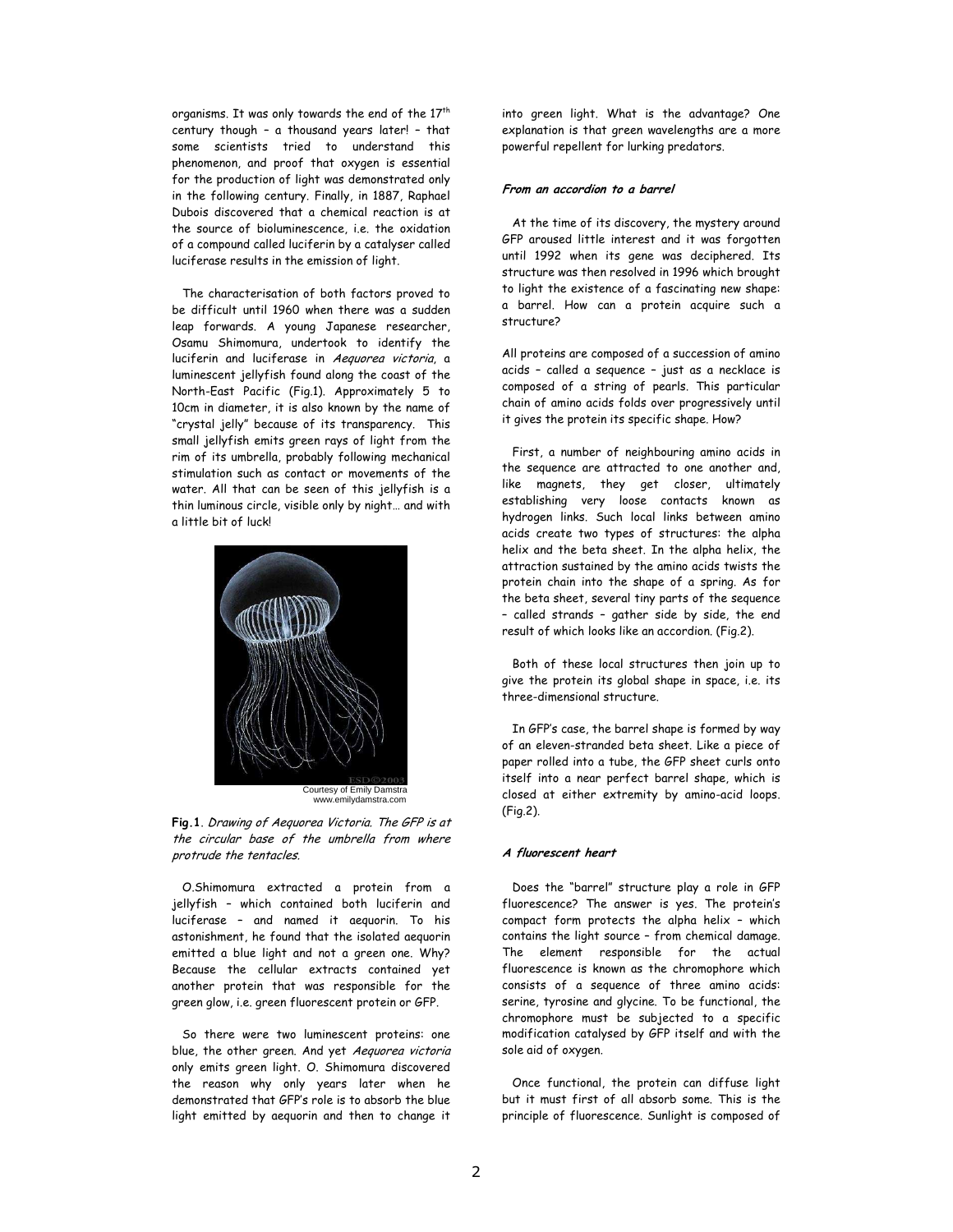

Fig.2 Structures. Above: Schematic illustration of the alpha helix and the beta sheet. Below: A. A twodimensional representation of the local motifs in GFP: the alpha helices are represented by cylinders and the beta sheet by the group of arrows. B. Three-dimensional structure of GFP, which is the result of the folding in space of the alpha helices and the beta sheets.

six colours visible to the human eye (violet, blue, green, yellow, orange and red) and of two imperceptible ones (ultraviolet and infrared). GFP absorbs the ultraviolet and the blue light. The energy captured in the form of light destabilises the protein whose only wish is to revert to its initial state. To do this, it liberates a speck – or photon – of green light.

## A radiant career

The extraordinary thing about GFP is that it acquires its own fluorescence. Or almost… It doesn't need an enzyme or anything, just a little bit of oxygen. This is what was so tantalising for biologists. All you need to do is introduce the GFP gene into a cell for it to produce green fluorescence when bathed in blue light. Not only is the protein harmless for the cell but the fluorescence it provides has no effect on the cell's lifespan. This is why GFP has become such a choice experimental tool in the study of biological processes in cells and living organisms.

Of what use are fluorescent cells? Not only does fluorescence make cells visible to the naked eye but you can also follow their movements and development. If, for example, GFP is inserted into cancerous cells, scientists can follow the progress of tumours in laboratory animals. In the same way, "labelling" neurons with GFP in young mice shows both their migration and their evolution in the brain, thus giving an indication on cerebral development.

GFP is also used to visualize something even smaller than cells: proteins. Several techniques have been developed to study their function. One such technique is used to find out where and when a particular protein is produced – in the brain, the lower limbs or the digestive system for instance (Fig.3). More detailed questions as to the protein's role in the cell, for example, can be answered by way of a second method known as "protein fusion". In practice, the GFP gene is "hitched" to a protein's gene much in the same way as a caravan is to a car. The cells then produce a "fusion protein" in which GFP and the protein of interest are linked, without the latter being altered. As a consequence, the protein can be observed thanks to the fluorescence of GFP which acts as a minute bulb. Such a process gives unlimited information on the protein. For instance, it is possible to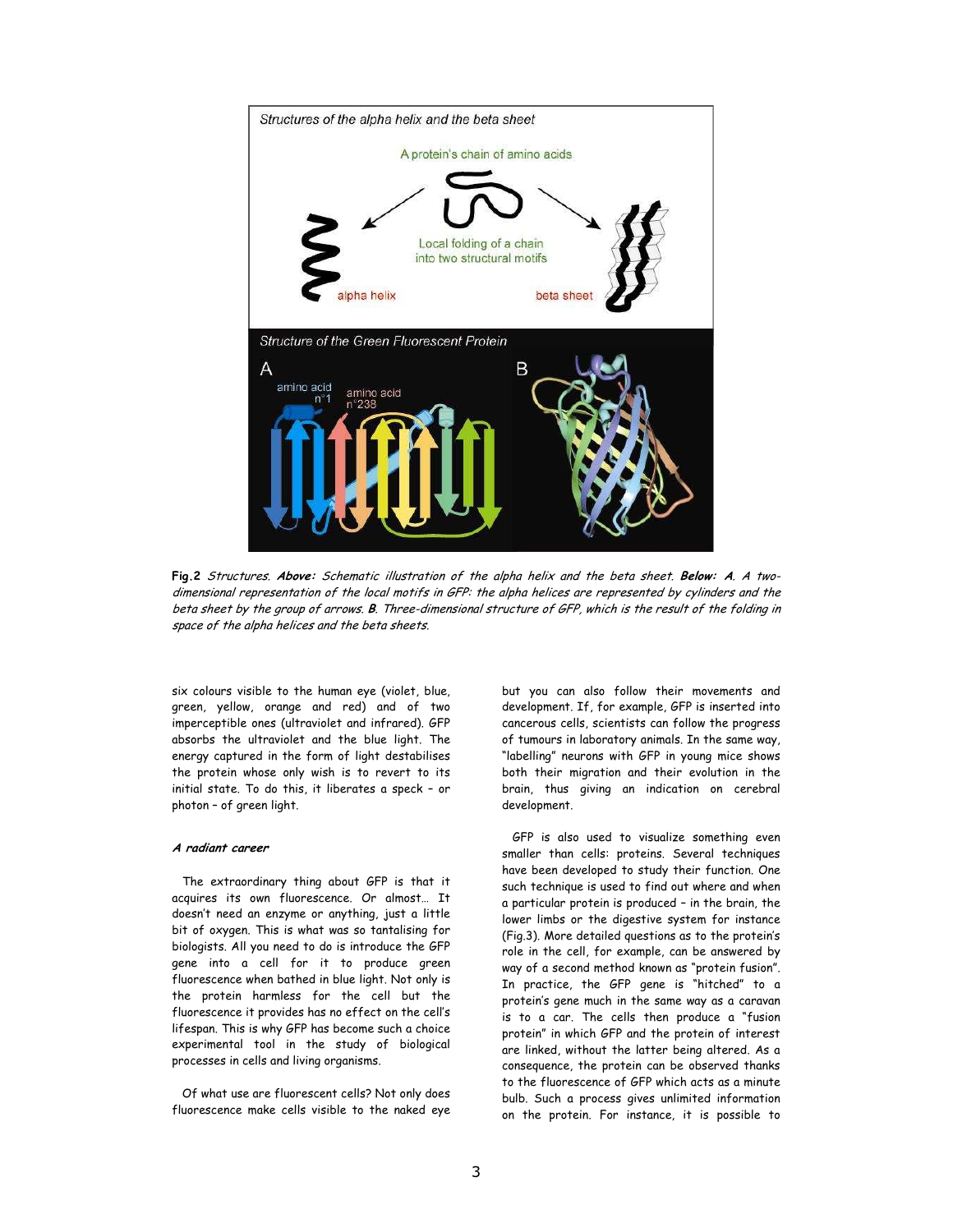observe exactly when and where a protein is synthesized, if and where it relocates, if it is secreted out of the cell, and where, or if it interacts with other proteins (Fig.4).



Fig.3 Tracking the "engrailed protein" in the Drosophila melanogaster fly. The GFP gene has been modified in such a way that its product is expressed at the same time and in the same place as the "engrailed protein". Thus, by deduction, the green fluorescence indicates that the engrailed protein is normally located at the back of the wings and in certain segments of the abdomen.

This "fusion protein" method is very useful to check whether a particular protein has been correctly inserted into an organism. When an organism is bathed in a blue light, GFP fluorescence shows up and so confirms the presence of the protein in question. Such a technique has been tested in tobacco plants, for example, in order to verify the insertion of a gene which protects the plants against herbicides.



Fig.4 Visualization of tubulin fused with GFP in a mouse cell. Tubulin is a protein involved in cellular architecture. The green fluorescence shows tubulin fibres that stretch across the cell. The dark area denotes the nucleus where the DNA is located.

Besides its obvious qualities, GFP fluorescence is very sensitive to experimental conditions and especially to the variations of cell acidity. However…what could have turned out to be GFP's soft spot has actually revealed to be a novel way of using the protein. The variations of intensity of wild-type or modified GFP fluorescence can be used to indicate cellular fluctuations of infinitesimal variations such as the evolution of acidity or changes in calcium concentration.

The revolutionary "GFP tool" has stirred the imagination of many a biologist. Would it, for instance, be possible to visualize several phenomena simultaneously? To do so, scientists would have to produce proteins which give off different coloured types of fluorescence. How? Fluorescence also exists in corals and sea anemones which express the fluorescent proteins – FP – that are similar to GFP but glow blue, yellow or orange-red. Consequently, thanks to geneticallymodified GFP, scientists can now reproduce all the colours of the rainbow…

Multitudes of modified GFP now exist. Some are resistant to heat while others change colour with time. Among them, one has recently revealed an amazing property: it flashes. And as the temperature increases, the flash becomes slower. This discovery led to what was called a "molecular thermometer" which became a means of controlling an increase or a decrease in temperature in the most delicate experiments.

Biologists are not the only ones to have been seduced by GFP. The beauty of its structure inspired the Swiss sculptor Julian Voss-Andreae who created a major work-of-art in steel. The American "transgenic" artist, Eduardo Kac, created a genetically-modified rabbit: Alba. In 2000, Alba was the first rabbit born with GFP and, when placed under a blue light, she glows fluorescent green! According to Kac, the whole point of the exercise was to discuss the relationship between Science and Art, but also to question the ethics of biotechnology. Other less involved artists have dreamed of fluorescent ornamental plants or Christmas trees whose branches twinkle without tinsel… Experimental instrument or gadget, GFP certainly seems to have a bright future!

Séverine Altairac<sup>\*</sup>

<sup>∗</sup>Translation: Geneviève Baillie